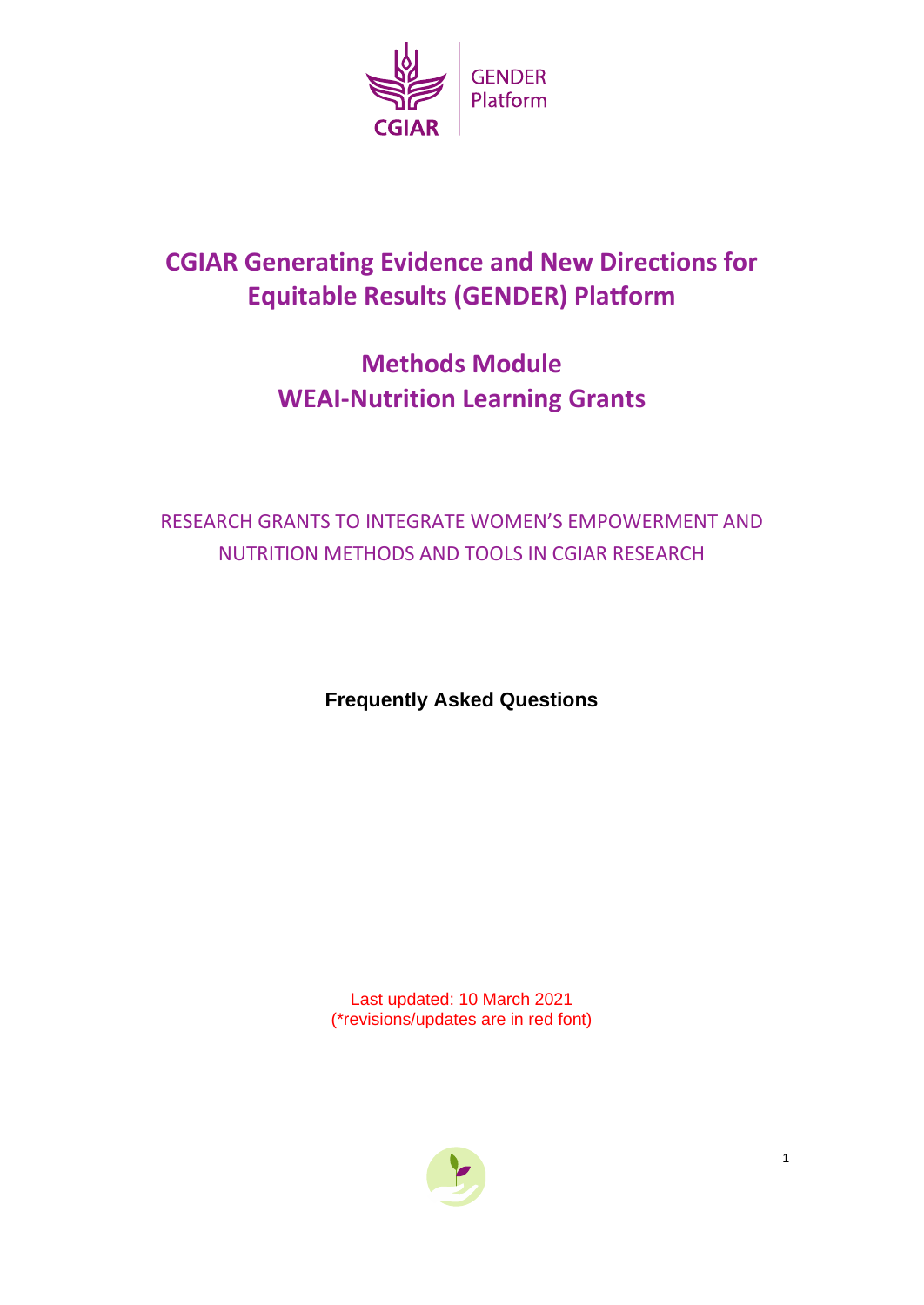

# **Applicant Eligibility**

## **Are non-CGIAR organizations eligible for funding?**

Applications must be led by CGIAR Research Centers (excluding IFPRI). However, other non-CGIAR organizations or individuals can be involved in projects as collaborators.

## **Why is IFPRI not eligible as lead Center under this call?**

The suite of WEAI methods and tools, and gender and nutrition methods and tools were developed under the IFPRI-led CGIAR Research Programs on Policies, Institutions, and Markets (PIM), and Agriculture for Nutrition and Health (A4NH). Technical support for the Learning Grants will therefore be provided by IFPRI, which has strong expertise on these methods and tools. The goal of the learning grants is to scale up the use of these methods and tools across the One CGIAR, particularly among Centers with less experience in integrating gender, women's empowerment, and nutrition in their research.

## **What makes a Center qualify as "lead"?**

The "lead Center" is the Center responsible for ensuring overall project performance, coordination with partners, timely delivery of outputs, and grant reporting.

#### **Are there restrictions in terms of the number of proposals a center or an individual can submit? Can a Center lead more than one proposal?**

There is no limit to the number of proposals in which a Center or an individual may submit or be involved. However, only one proposal will be selected per lead Center.

#### **Is an individual participating in one of the Methods Module working groups eligible to submit proposals?**

Yes, members of the Methods Module working groups can submit proposals. However, members of the Methods Module Project Management Unit (PMU) and the GENDER Platform PMU are ineligible for this funding.

## **Do all proposals need to include partners based in low- and middleincome countries (LMICs)?**

Yes, this is an eligibility requirement. Partners can be either local or international organizations operating in LMICs.

#### **Does the proposed research have to integrate both WEAI** *and* **nutrition indicators?**

Yes, projects should integrate both WEAI and nutrition indicators to explore one of the identified research gaps:

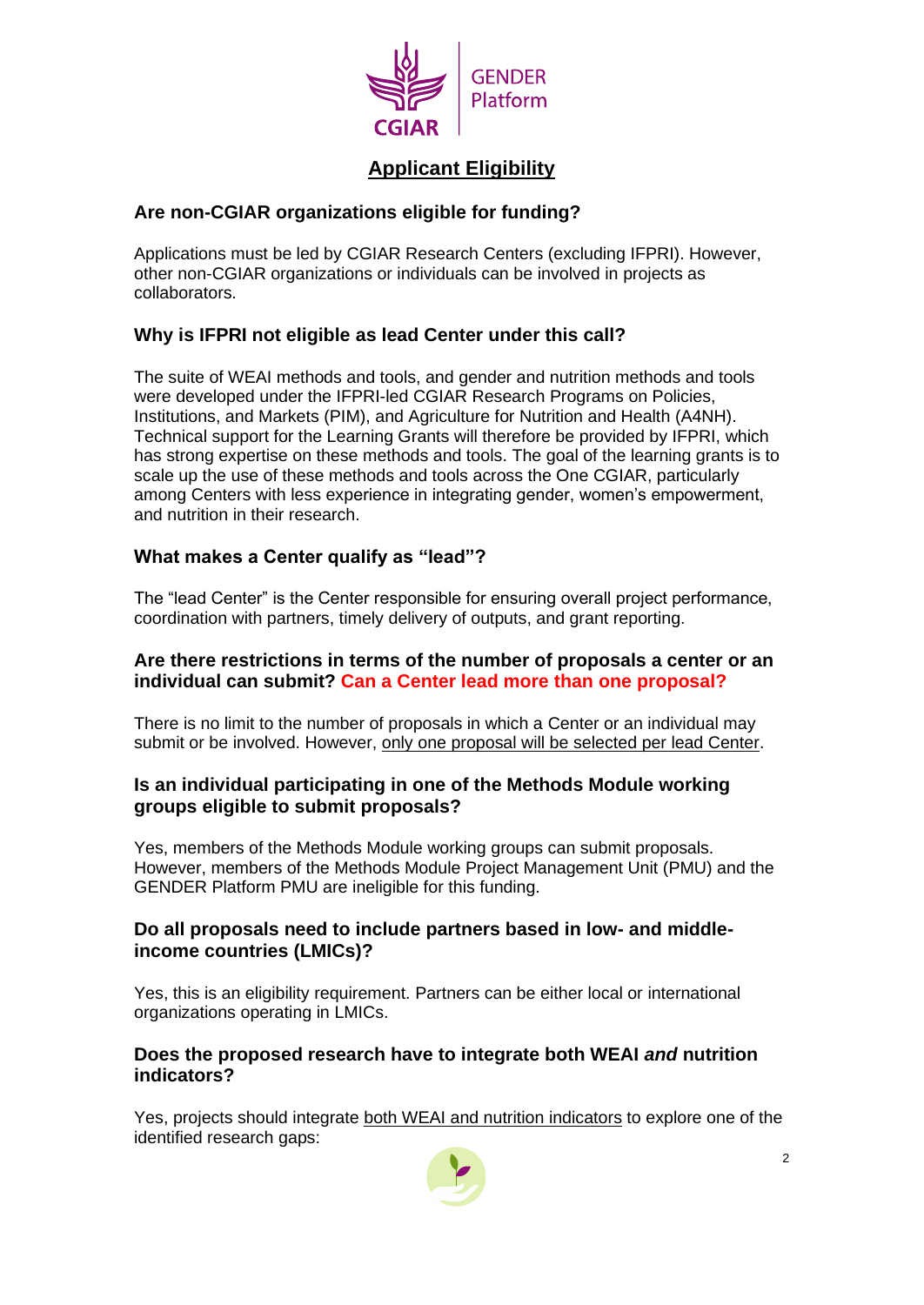

- Explicit attention to assessing impacts on both women's empowerment and nutrition in evaluations of agricultural programs
- Explore how engaging men and boys in development projects can shift the allocation of food, financial resources, and time burdens in more genderequitable ways
- Explicit attention to unintended consequences of development interventions on women's own nutrition, health, and empowerment, including increased work burdens and related physical activity/energy expenditure (and changes in energy and nutrient needs); and the possibility of backlash from men
- Assessing empowerment and nutrition impacts of development interventions on multiple household members, including adolescent girls and boys

### **Does the proposed research have to be linked to an existing funded research project?**

Yes, the proposed activities should be linked to existing or soon-to-be started projects.

#### **What type of research activities will be supported?**

Diagnostic studies that collect and analyze women's empowerment and nutrition data, experimental or quasi-experimental impact assessment, and validation studies are all eligible activities.

## **Can the Centers that are not joining One CGIAR (e.g. CIFOR-ICRAF, ICRISAT) lead proposals?**

Those Centers not joining One CGIAR may receive funding from the GENDER Platform until the end of 2021. However, it is still not entirely clear how this would change in 2022. For this reason, these Centers will **not** be eligible to lead proposals, but are eligible to be partners on proposals. The GENDER Platform is taking the approach that the Centers will still be a partner in the future regardless of what happens at the One CGIAR level. Should the situation change, we will inform you as soon as possible.

#### **Can a proposal be submitted to both the innovation call and the WEAI/nutrition learning call if it meets the eligibility requirements for both?**

Yes, as long as it meets the eligibility requirements stated in the [Call for Applications](https://gender.cgiar.org/news-events/research-grants-integrate-womens-empowerment-and-nutrition-methods-and-tools-cgiar) under both grants, you can submit the same proposal to both calls.

## **If a Center has already received a grant from another platform module (e.g. Evidence), would that have implications for eligibility on this call?**

It does not disqualify you from being selected for funding under this call if you have received funding from another platform module. In fact, we are looking for good synergies across the GENDER Platform and One CGIAR as indicated in the [Call for](https://gender.cgiar.org/news-events/research-grants-integrate-womens-empowerment-and-nutrition-methods-and-tools-cgiar) 

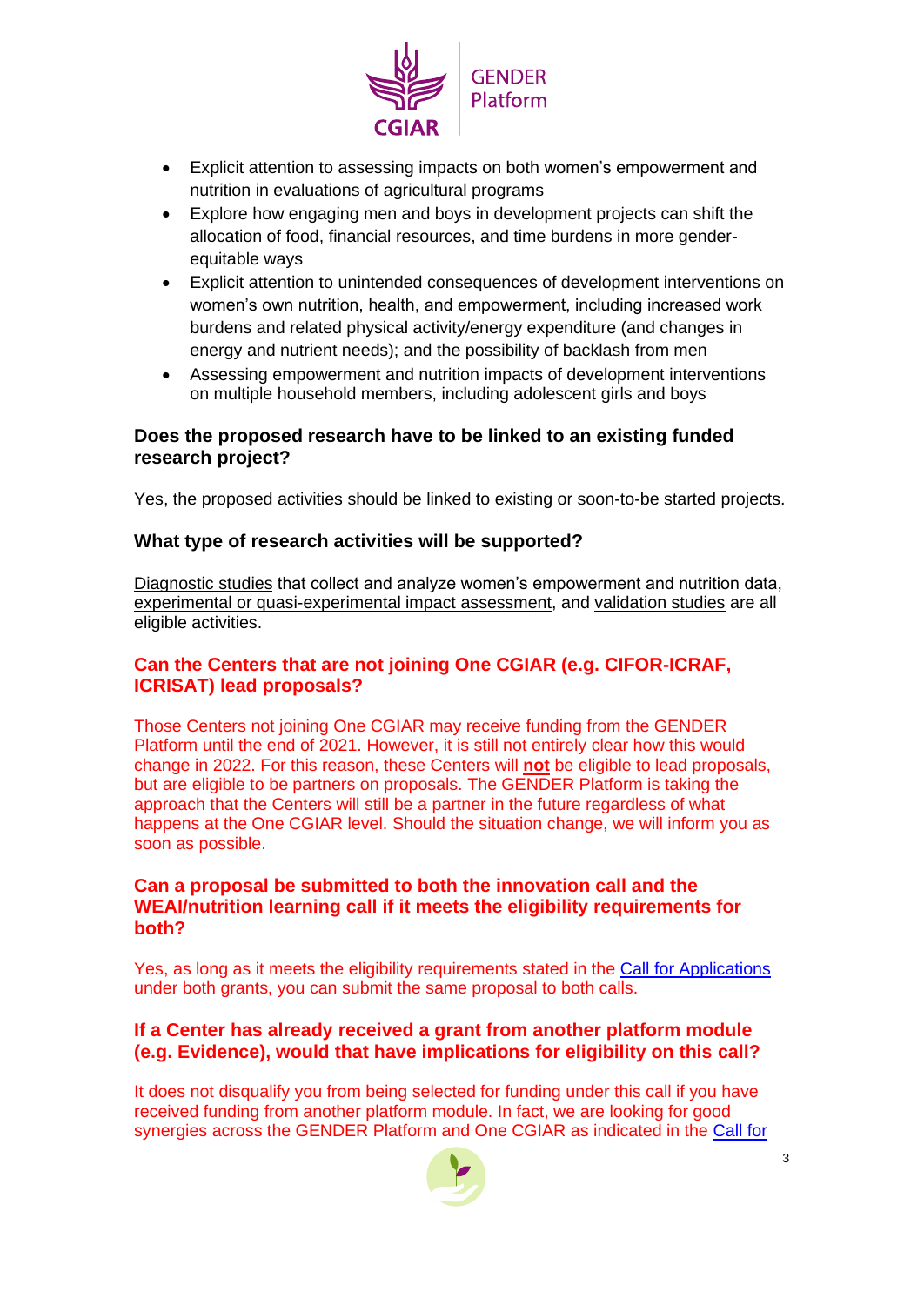

[Applications,](https://gender.cgiar.org/news-events/research-grants-integrate-womens-empowerment-and-nutrition-methods-and-tools-cgiar) which means that this could make your proposal stronger if you well articulate this synergy component in your proposal i.e. what the value added of your proposal would be to our portfolio as well as to other activities undertaken by the Platform and across CG.

## **Is collaboration with NARS a requirement?**

We require partnerships with institutions based in LMICs. Although we encourage collaboration with NARS, it is not a requirement.

## **Should a project be only a top up grant for already ongoing work, or could it be a project on its own as an empirical study?**

As stated in the [Call for Applications,](https://gender.cgiar.org/news-events/research-grants-integrate-womens-empowerment-and-nutrition-methods-and-tools-cgiar) your project has to be part of a study that is currently ongoing or about to start. We believe the funding amount under this grant will most likely not be sufficient to conduct a standalone study without additional funding sources.

## **Can this funding be used to support graduate students (e.g. as tuition and/or student stipends) who have finished coursework and are/will be working on this research project?**

Absolutely. Capacity building is part of the criteria for the learning grants, and we do encourage you to engage with partners including universities and early career researchers.

# **Application Requirements and Rules**

## **Is there a specific time by when proposals must be submitted?**

Proposals must be submitted by **11:59 PM Eastern Time on Tuesday 6 April 2021**. Late submissions will not be accepted. Please see the [Call for Applications](https://gender.cgiar.org/news-events/research-grants-integrate-womens-empowerment-and-nutrition-methods-and-tools-cgiar) for more details about the timelines.

#### **Is there a template that we are required to use for the submission of proposals?**

Yes, you are required to complete the template provided by us, which can be accessed [here.](https://gender.cgiar.org/news-events/research-grants-integrate-womens-empowerment-and-nutrition-methods-and-tools-cgiar) All of the call documentation can be found here as well.

## **Is there a limit to the length of a proposal?**

Please abide by the word limits indicated in the template (roughly  $\sim$  10 pages in length, excluding cover page, appendices and references).

## **Are appendices accepted with the proposal?**

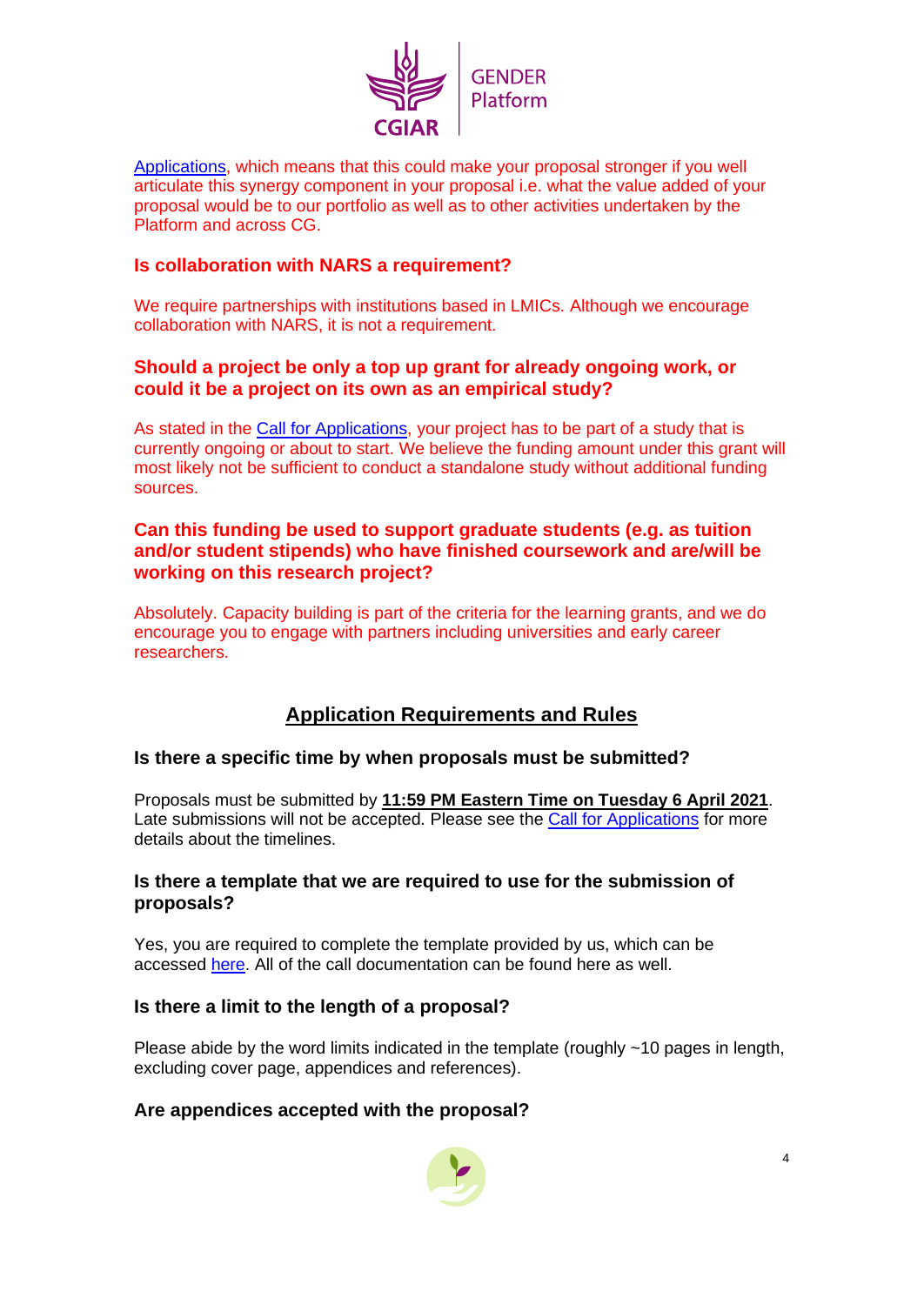

CVs and statements of support should be included as appendices to the proposal document. Figures and tables may also be included as appendices. For consistency and to facilitate the review process, we are asking all applicants to follow the proposal template. Submissions that do not use the provided proposal template will not be accepted.

## **Will feedback be provided to the proposals that are not successful?**

Yes, we will provide brief feedback to all applicants.

## **What do you mean by "General endorsements should not be included." in Appendix 2 in the proposal template?**

What we are asking for is a statement of support that is tailored to and directly relevant to the proposed project and its fit for our portfolio, rather than an endorsement for the centers/researchers or their work in general.

## **For the review of literature/citations, can we add them as footnotes so it will not add to the number of words?**

Yes, it is fine to cite references as footnotes, endnotes, or in a separate reference list at the end of the document. Regardless, it will not be counted against the word limits.

## **Budgeting Rules**

#### **What is the upper limit of the individual grant applications?**

The budget is up to \$100,000 per grant. The Methods Module WEAI-Nutrition Learning Grant as a whole will award up to \$400,000 of competitive research grants.

## **Does the \$100,000 exclude indirect costs?**

No, the \$100,000 grant limit is the total amount that can be allocated to any one grant, including any indirect costs.

## **Are there any requirements for co-financing?**

There is no co-financing requirement for applications.

#### **The Call for Applications suggests that I should budget for attendance at the annual GENDER Platform conference. If we have more than one center involved, does a representative from each center have to attend?**

As stated in the [Call for Applications,](https://gender.cgiar.org/news-events/research-grants-integrate-womens-empowerment-and-nutrition-methods-and-tools-cgiar) attendance at the annual GENDER Platform conference is mandatory for grant holders and this should be budgeted in your application of your proposed research project for 2022 (the 2021 conference is planned to be virtual). We only require one representative per grant to attend the

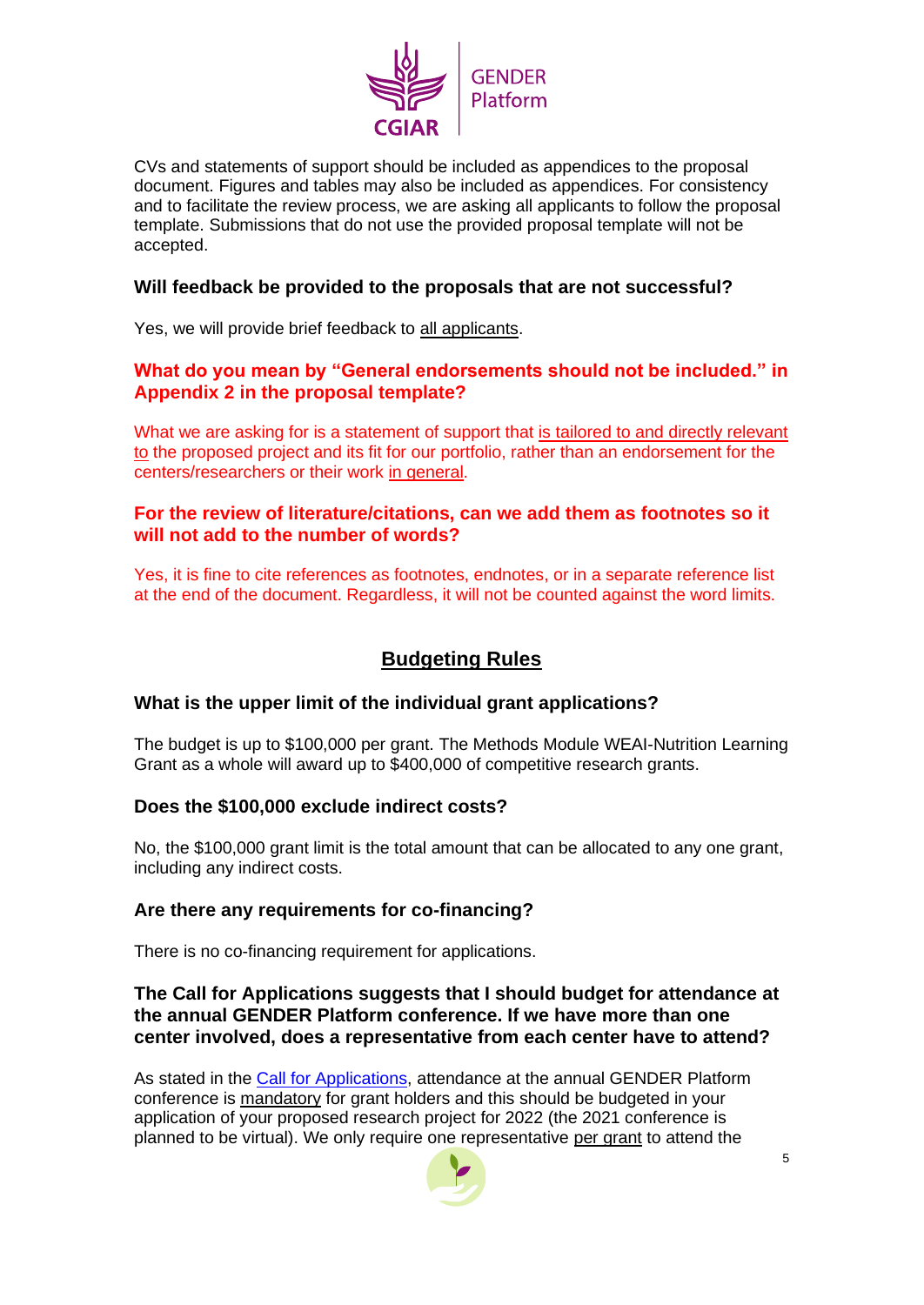

conference. Of course, you can send more representatives to the conference if you wish.

## **May we know if there is a tentative location where the 2022 conference will be held? The information will be considered when we estimate the proposed budget.**

We have not determined where the 2022 conference will be held. We advise you use your best estimation but go with a higher cost region to be on the safe side. As an example, if the project PI is based in LAC, for the cost estimation, s/he can assume the conference location to be either Asia or Africa.

#### **Is it ok to divert from the budget template you have provided?**

The budget template we have provided is indicative and we are willing to allow more flexibility if you could justify how you organized your budget categories. The bottom line is to ensure that we can assess how the funds are allocated. So yes, you can adjust the template to fit your specific needs.

### **Should we also provide a budget breakdown per line item for non-CG collaborators?**

Please try to provide a budget breakdown per line item for all collaborators (CG and non-CG) involved where relevant, and indicate where the costs will be covered by other funding sources. This would allow us to assess whether all partnerships and collaborations will be equitable and backed by adequate resources.

## **Selection Process and Criteria**

#### **Does Methods Module consider qualitative methods, tools and approaches?**

Absolutely. As stated in the [Call for Applications,](https://gender.cgiar.org/news-events/research-grants-integrate-womens-empowerment-and-nutrition-methods-and-tools-cgiar) we particularly welcome applications proposing the use of qualitative or mixed methods.

## **Are there any priority countries for research?**

There are no priority countries within the Methods Module. However, your proposed projects must focus on LMIC countries and regions.

#### **How will you assess whether a project offers "value for money"?**

We will look for projects that 1) have a greater potential impact of the outputs and outcomes generated by the project compared to its overall cost and 2) are costeffective i.e. making sensible efforts to reduce expenditure, such as limiting nonessential trips and holding meetings virtually.

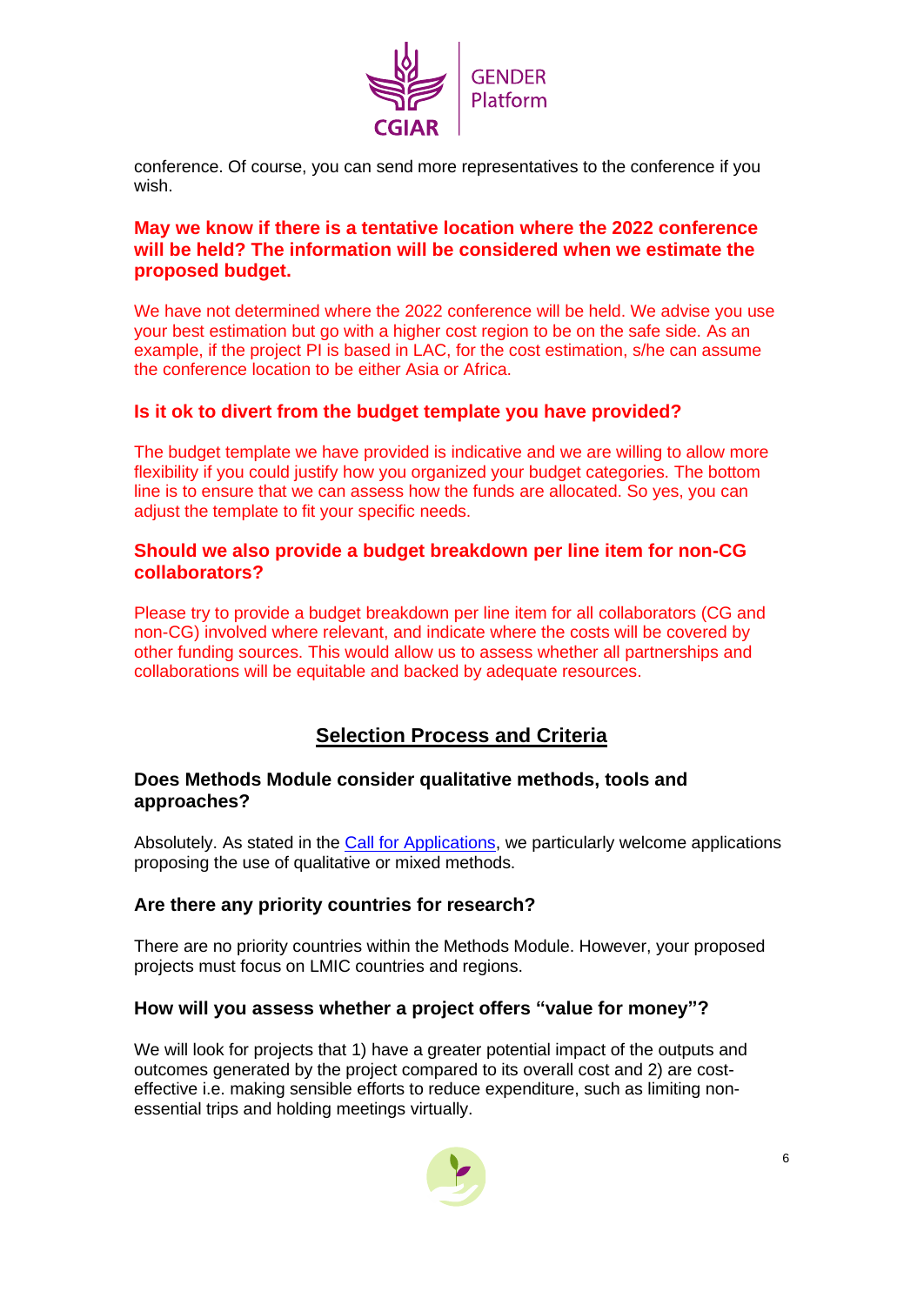

## **Is there a possibility that a project will be matched with another project by the Selection Panel?**

There will be no official matchmaking process for this call. However, if we see the potential of a good match between different projects, we will reach out to the applicants.

## **Is there a preference for cross-country comparative studies, or will a project focused on a single country context be rated equally?**

There will be no preference between cross/multi-country vs. single country studies as long as your application meets all the criteria stated in the [Call for Applications](https://gender.cgiar.org/news-events/research-grants-integrate-womens-empowerment-and-nutrition-methods-and-tools-cgiar) and is designed in a way that could adequately address your research goals and questions.

## **Is a single CG Center project rated equally to a multi CG Center proposal?**

The selection criteria will consider broad and meaningful partnerships and collaborations across and beyond CGIAR that reflect interdisciplinary or multi-sectoral expertise, so this is not simply based on how many CG Centers are involved in the project. This should be clearly articulated in your concept notes under the sections on Collaborations as well as Research uptake, capacity strengthening & pathways to impact.

#### **For funding, will you select similar types of multiple projects or each of the final 4 projects will be different?**

That will mainly depend on the proposals submitted. Apart from assessing the quality of each proposal, we will aim for portfolio balance across different topics, contexts, geographic regions, etc.

## **WEAI and Nutrition methods/tools**

#### **Do we have to use WEAI to measure women's empowerment in the research or can it be any women's empowerment measure? To what extent can we adapt or modify the original WEAI?**

One of the objectives of this research grant is to scale up the use of WEAI methods and tools across One CGIAR and wider research ecosystem, therefore WEAI has to be a key starting point in your research under this grant. That said, adaptation of WEAI methodology and tools is certainly possible. For instance, you can only measure particular WEAI domains (or even indicators) that are most relevant to your study context,

**Can I contact your team for any technical questions related to WEAI during the proposal development and submission stage?**

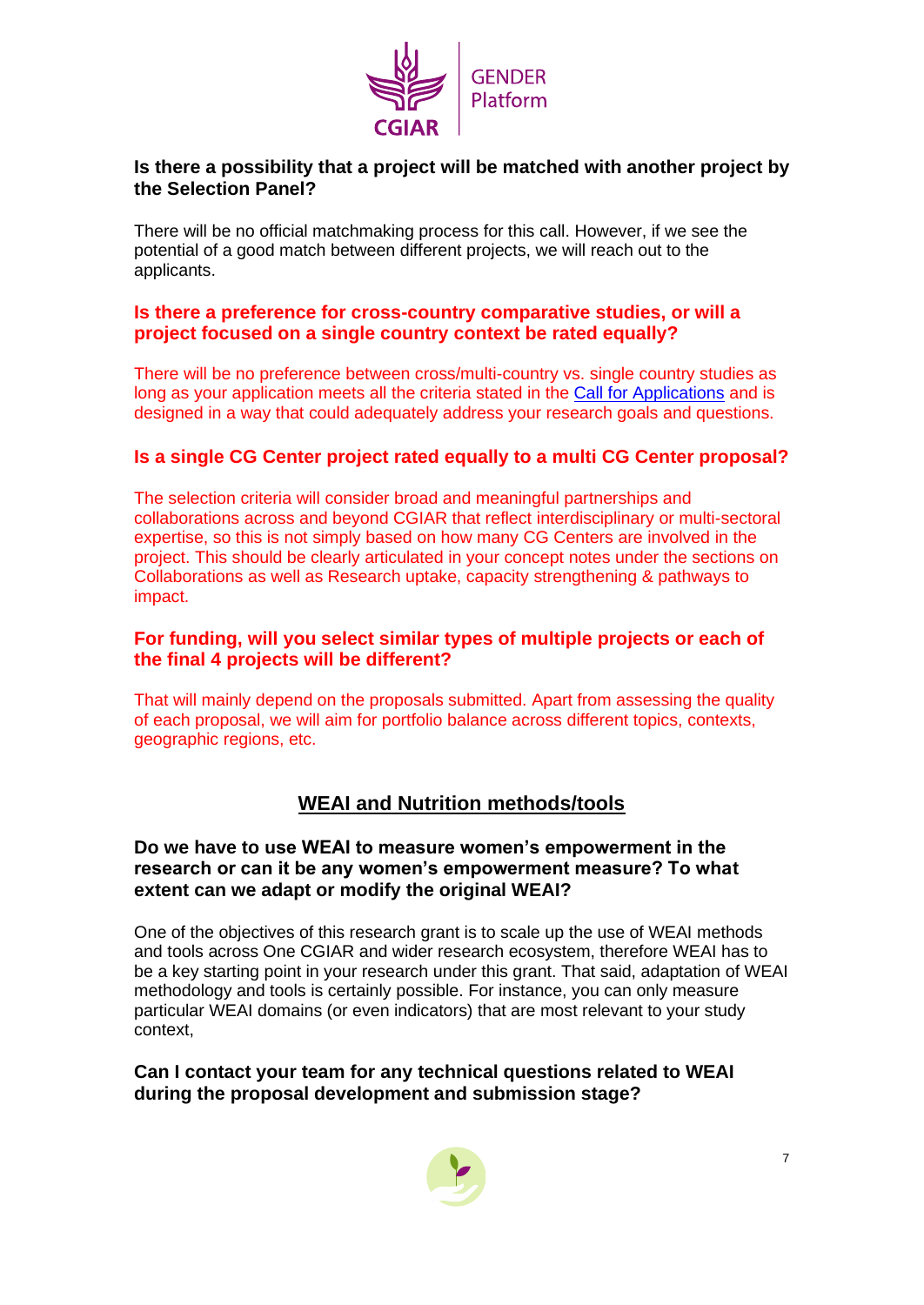

We are planning to host a WEAI and nutrition training workshop in March 2021 (date and time will be announced [on the website](https://gender.cgiar.org/news-events/research-grants-integrate-womens-empowerment-and-nutrition-methods-and-tools-cgiar) in due course). We strongly encourage you to review all WEAI materials in advance and bring your questions to this workshop so that you and other attendees can benefit from the response during our Q&A time.

## **Where can I find WEAI materials?**

All WEAI instruments and guidance documents are available in the [WEAI Resource](https://weai.ifpri.info/)  [Center.](https://weai.ifpri.info/) We strongly recommend you to visit the following pages: [FAQ,](https://weai.ifpri.info/weai-resource-center/faqs-2/) [Versions,](https://weai.ifpri.info/versions/) [Guides and Instruments,](https://weai.ifpri.info/weai-resource-center/guides-and-instruments/) and [Publications.](https://weai.ifpri.info/resources/publications/)

## **Where can I email if I have questions about WEAI?**

We strongly suggest you attend the WEAI training workshop. If you still have unanswered questions, you can contact us by email at [IFPRI-WEAI@cgiar.org.](mailto:IFPRI-WEAI@cgiar.org) Due to potential high volumes, please allow us 3-4 days to respond to your email.

#### **What are some of the examples of nutrition methods and tools?**

Some of the examples of nutrition methods and tools are listed in the [Call for](https://gender.cgiar.org/news-events/research-grants-integrate-womens-empowerment-and-nutrition-methods-and-tools-cgiar)  [Applications](https://gender.cgiar.org/news-events/research-grants-integrate-womens-empowerment-and-nutrition-methods-and-tools-cgiar) and as follows:

- Dietary assessment (e.g. women's dietary diversity indicators, child dietary diversity, or other dietary methods to assess dietary quality)
- Infant and young child feeding indicators
- Anthropometric measurement to assess underweight or overweight/obesity
- Measurement of maternal and/or child anemia (Hb and other biomarkers)

Please refer to [Leroy et al. \(2020\)](https://doi.org/10.2499/p15738coll2.133954) for more details.

## **Can the pro-WEAI Health and Nutrition add-on module be included in the proposal as a tool to be used?**

Yes, absolutely.

## **Can WELI be considered part of the WEAI suite of tools for this call?**

Yes, we can consider WELI as part of the broader suite of WEAI tools as it is built on the latest version of the pro-WEAI.

## **Is the do file for the pro-WEAI Health and Nutrition module available?**

Yes, please contact us [\(IFPRI-WEAI@cgiar.org\)](mailto:IFPRI-WEAI@cgiar.org) for the latest version of the do files.

## **Is there a date for the WEAI and nutrition training workshop?**

The WEAI-Nutrition training workshop is scheduled to be held on Thursday, March 18th at 8:00-10:00 am ET. Please contact us (IFPRI-WEAI@cgiar.org) if you would like to attend but have not received the invite to the workshop.